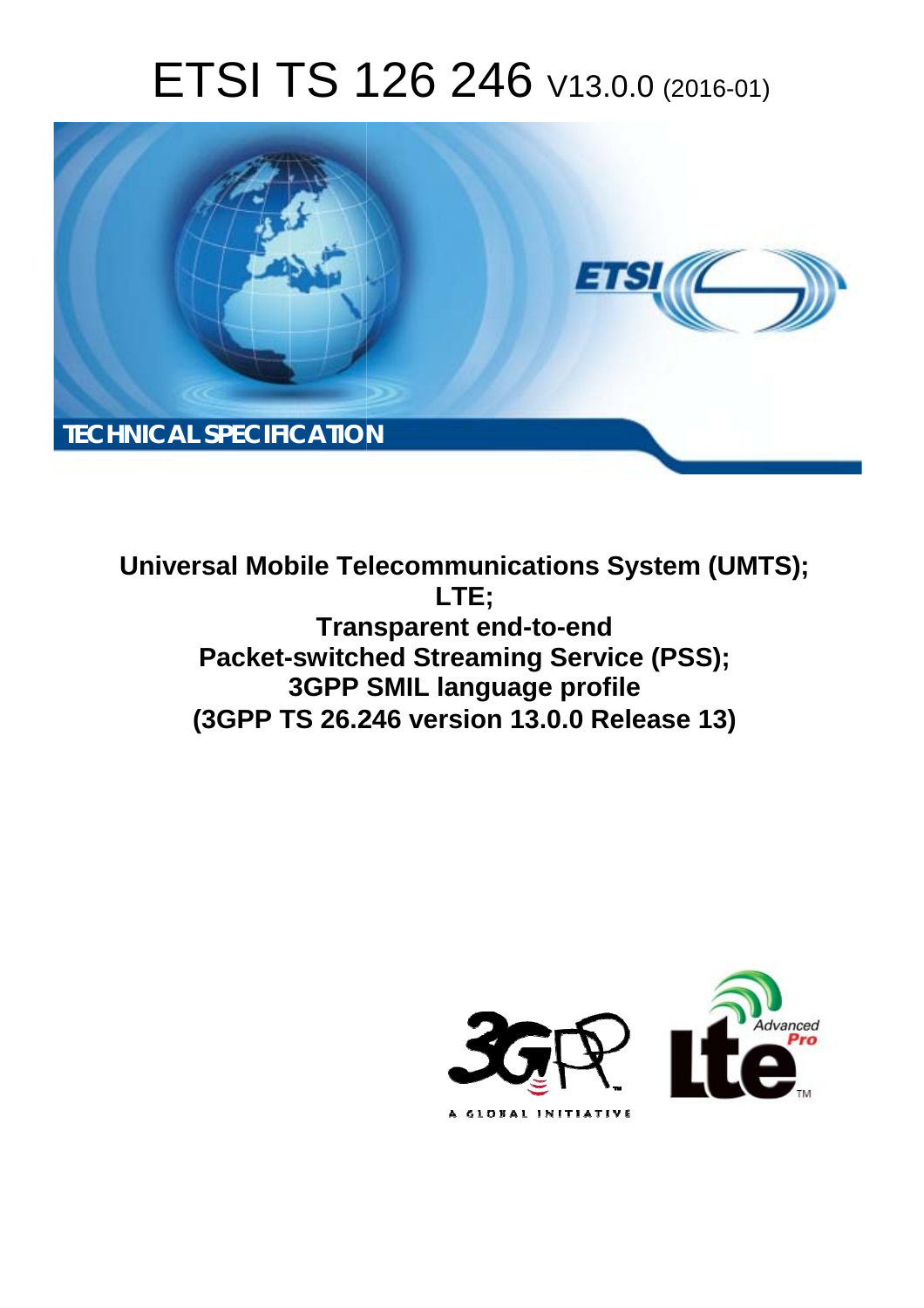Reference RTS/TSGS-0426246vd00

> Keywords LTE,UMTS

#### *ETSI*

#### 650 Route des Lucioles F-06921 Sophia Antipolis Cedex - FRANCE

Tel.: +33 4 92 94 42 00 Fax: +33 4 93 65 47 16

Siret N° 348 623 562 00017 - NAF 742 C Association à but non lucratif enregistrée à la Sous-Préfecture de Grasse (06) N° 7803/88

#### *Important notice*

The present document can be downloaded from: <http://www.etsi.org/standards-search>

The present document may be made available in electronic versions and/or in print. The content of any electronic and/or print versions of the present document shall not be modified without the prior written authorization of ETSI. In case of any existing or perceived difference in contents between such versions and/or in print, the only prevailing document is the print of the Portable Document Format (PDF) version kept on a specific network drive within ETSI Secretariat.

Users of the present document should be aware that the document may be subject to revision or change of status. Information on the current status of this and other ETSI documents is available at <http://portal.etsi.org/tb/status/status.asp>

If you find errors in the present document, please send your comment to one of the following services: <https://portal.etsi.org/People/CommiteeSupportStaff.aspx>

#### *Copyright Notification*

No part may be reproduced or utilized in any form or by any means, electronic or mechanical, including photocopying and microfilm except as authorized by written permission of ETSI.

The content of the PDF version shall not be modified without the written authorization of ETSI. The copyright and the foregoing restriction extend to reproduction in all media.

> © European Telecommunications Standards Institute 2016. All rights reserved.

**DECT**TM, **PLUGTESTS**TM, **UMTS**TM and the ETSI logo are Trade Marks of ETSI registered for the benefit of its Members. **3GPP**TM and **LTE**™ are Trade Marks of ETSI registered for the benefit of its Members and of the 3GPP Organizational Partners.

**GSM**® and the GSM logo are Trade Marks registered and owned by the GSM Association.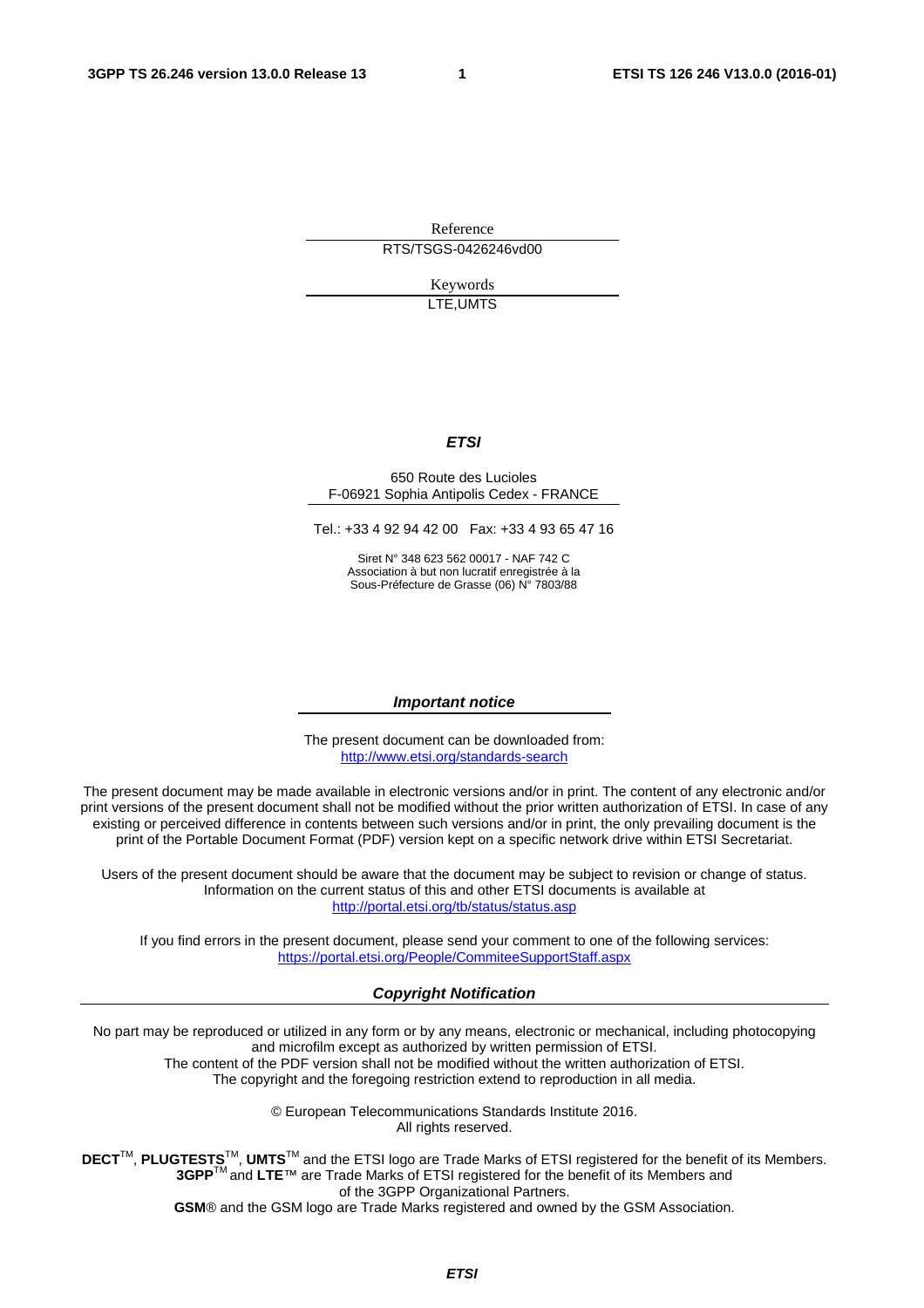#### Intellectual Property Rights

IPRs essential or potentially essential to the present document may have been declared to ETSI. The information pertaining to these essential IPRs, if any, is publicly available for **ETSI members and non-members**, and can be found in ETSI SR 000 314: *"Intellectual Property Rights (IPRs); Essential, or potentially Essential, IPRs notified to ETSI in respect of ETSI standards"*, which is available from the ETSI Secretariat. Latest updates are available on the ETSI Web server [\(https://ipr.etsi.org/](https://ipr.etsi.org/)).

Pursuant to the ETSI IPR Policy, no investigation, including IPR searches, has been carried out by ETSI. No guarantee can be given as to the existence of other IPRs not referenced in ETSI SR 000 314 (or the updates on the ETSI Web server) which are, or may be, or may become, essential to the present document.

#### Foreword

This Technical Specification (TS) has been produced by ETSI 3rd Generation Partnership Project (3GPP).

The present document may refer to technical specifications or reports using their 3GPP identities, UMTS identities or GSM identities. These should be interpreted as being references to the corresponding ETSI deliverables.

The cross reference between GSM, UMTS, 3GPP and ETSI identities can be found under <http://webapp.etsi.org/key/queryform.asp>.

#### Modal verbs terminology

In the present document "**shall**", "**shall not**", "**should**", "**should not**", "**may**", "**need not**", "**will**", "**will not**", "**can**" and "**cannot**" are to be interpreted as described in clause 3.2 of the [ETSI Drafting Rules](http://portal.etsi.org/Help/editHelp!/Howtostart/ETSIDraftingRules.aspx) (Verbal forms for the expression of provisions).

"**must**" and "**must not**" are **NOT** allowed in ETSI deliverables except when used in direct citation.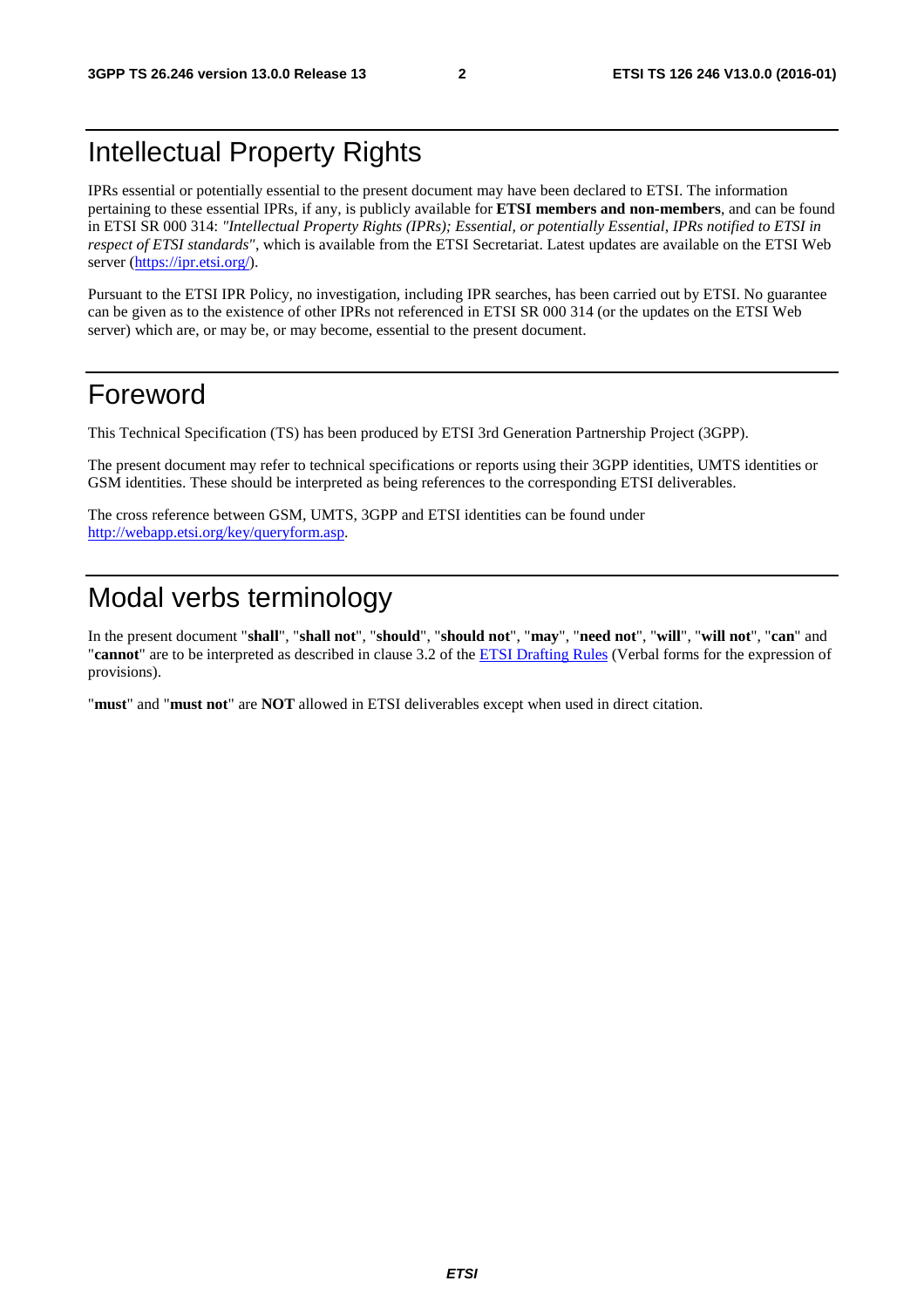$\mathbf{3}$ 

### Contents

| 1               |                               |                                                                  |  |  |  |  |
|-----------------|-------------------------------|------------------------------------------------------------------|--|--|--|--|
| 2               |                               |                                                                  |  |  |  |  |
| 3<br>3.1<br>3.2 |                               |                                                                  |  |  |  |  |
| 4               |                               |                                                                  |  |  |  |  |
| 5               |                               |                                                                  |  |  |  |  |
| 6               |                               |                                                                  |  |  |  |  |
| 7<br>7.1<br>7.2 |                               |                                                                  |  |  |  |  |
| 7.3             |                               |                                                                  |  |  |  |  |
| 7.4<br>7.5      |                               |                                                                  |  |  |  |  |
| 7.6             |                               |                                                                  |  |  |  |  |
| 7.7<br>7.8      |                               |                                                                  |  |  |  |  |
| 8               |                               |                                                                  |  |  |  |  |
|                 |                               |                                                                  |  |  |  |  |
| A.1             |                               |                                                                  |  |  |  |  |
| A.2             |                               |                                                                  |  |  |  |  |
| A.3             |                               |                                                                  |  |  |  |  |
| A.4             |                               |                                                                  |  |  |  |  |
| A.5             |                               |                                                                  |  |  |  |  |
|                 |                               |                                                                  |  |  |  |  |
| A.6             |                               |                                                                  |  |  |  |  |
| A.7             |                               |                                                                  |  |  |  |  |
| B.1             | <b>Annex B</b> (normative):   | Additional specification on the systemComponent Test Attribute15 |  |  |  |  |
| B.2             |                               |                                                                  |  |  |  |  |
| B.3             |                               |                                                                  |  |  |  |  |
|                 | <b>Annex C</b> (informative): |                                                                  |  |  |  |  |
|                 |                               |                                                                  |  |  |  |  |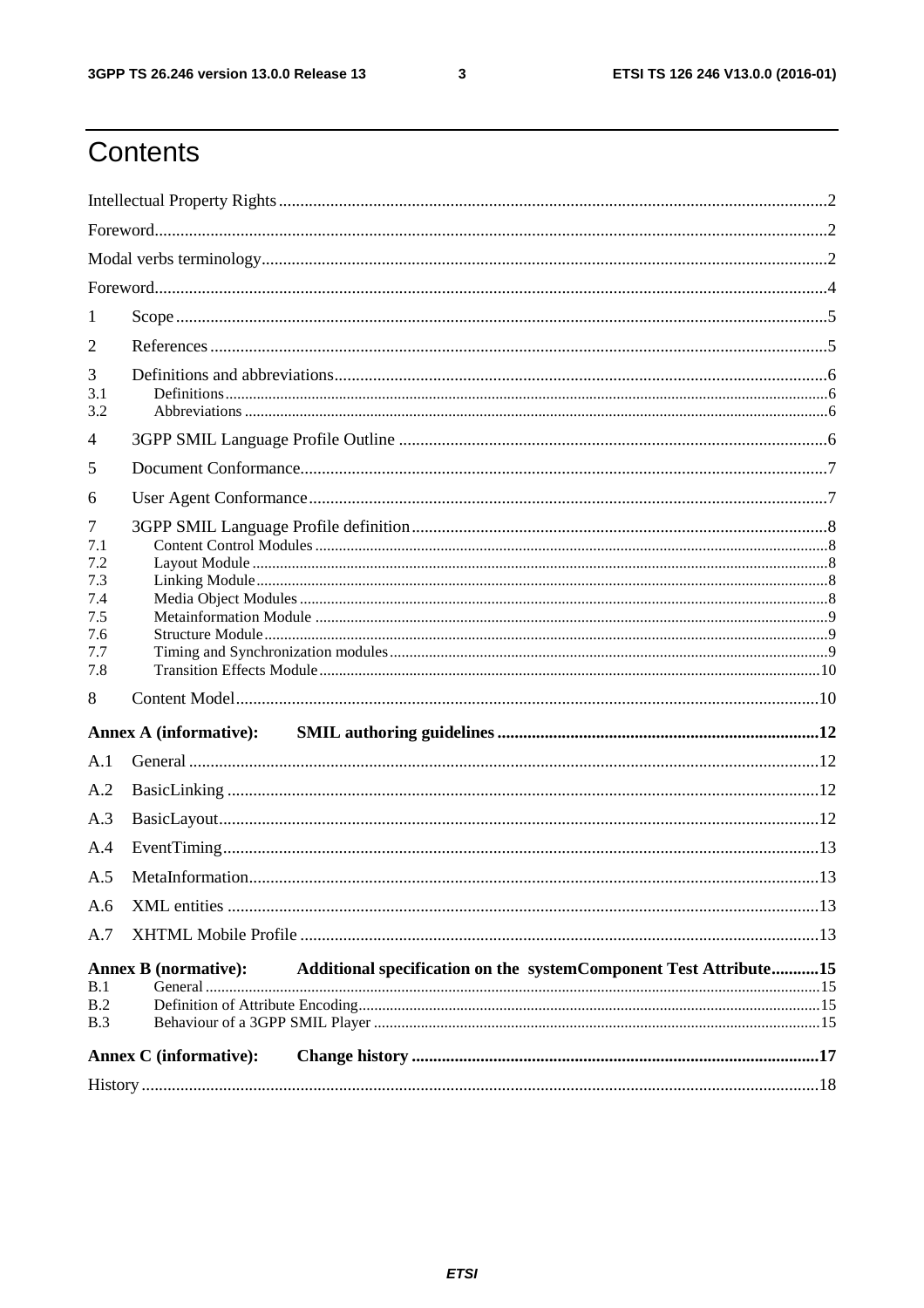#### Foreword

This Technical Specification has been produced by the 3<sup>rd</sup> Generation Partnership Project (3GPP).

The contents of the present document are subject to continuing work within the TSG and may change following formal TSG approval. Should the TSG modify the contents of the present document, it will be re-released by the TSG with an identifying change of release date and an increase in version number as follows:

Version x.y.z

where:

- x the first digit:
	- 1 presented to TSG for information;
	- 2 presented to TSG for approval;
	- 3 or greater indicates TSG approved document under change control.
- y the second digit is incremented for all changes of substance, i.e. technical enhancements, corrections, updates, etc.
- z the third digit is incremented when editorial only changes have been incorporated in the document.

The 3GPP transparent end-to-end packet-switched streaming service (PSS) specification consists of five 3GPP TSs: 3GPP TS 22.233 [1], 3GPP TS 26.233 [2], 3GPP TS 26.234 [3], 3GPP TS 26.244 [4], 3GPP TS 26.245 [5], and the present document.

The TS 22.233 contains the service requirements for the PSS. The TS 26.233 provides an overview of the PSS. The TS 26.234 provides the details of protocol and codecs used by the PSS. The TS 26.244 defines the 3GPP file format (3GP) used by the PPS and MMS services. TS 26.245 defines the Timed Text format used by the PSS.

The TS 26.244, TS 26.245, and Ts 26.246 (present document) start with Release 6. Earlier releases of the 3GPP file format, the Timed text format, and the 3GPP SMIL Language Profile can be found in TS 26.234.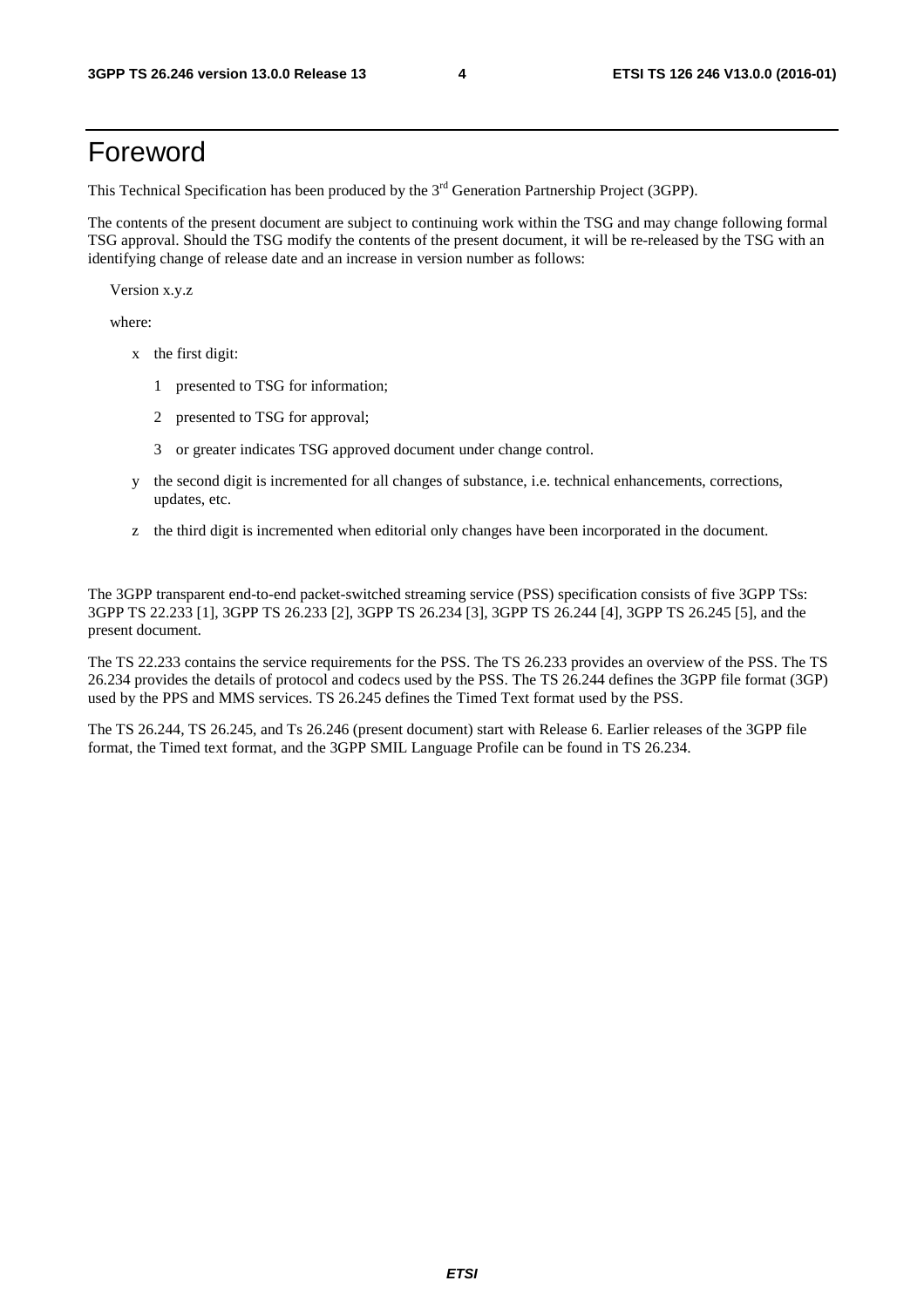#### 1 Scope

The present document includes the specification of the 3GPP SMIL Language Profile. The 3GPP SMIL Language Profile is also referred to as "3GPP PSS SMIL Language Profile" [3] and also just "3GPP SMIL".

The 3GPP SMIL Language Profile is based on SMIL 2.0 Basic [7] and SMIL Scalability Framework. It is a clean subset of SMIL 2.0 Full profile [7], and a clear superset of SMIL 2.0 Basic [7].

The 3GPP SMIL Language Profile is used by the PSS [2][3] and MMS [6] services.

The 3GPP SMIL Language Profile is in no way restricted to be used with only these services, but can also be used for other services.

#### 2 References

The following documents contain provisions which, through reference in this text, constitute provisions of the present document.

- References are either specific (identified by date of publication, edition number, version number, etc.) or non-specific.
- For a specific reference, subsequent revisions do not apply.
- For a non-specific reference, the latest version applies. In the case of a reference to a 3GPP document (including a GSM document), a non-specific reference implicitly refers to the latest version of that document *in the same Release as the present document*.
- [1] 3GPP TS 22.233: "Transparent End-to-End Packet-switched Streaming Service; Service aspects; Stage 1".
- [2] 3GPP TS 26.233: "Transparent end-to-end Packet-switched Streaming Service (PSS); General description".
- [3] 3GPP TS 26.234: "Transparent end-to-end Packet-switched Streaming Service (PSS); Protocols and codecs".
- [4] 3GPP TS 26.244: "Transparent end-to-end Packet-switched Streaming Service (PSS); 3GPP file format (3GP)".
- [5] 3GPP TS 26.245: "Transparent end-to-end Packet-switched Streaming Service (PSS); Timed-text format".
- [6] 3GPP TS 26.140: "Multimedia Messaging Service (MMS); Media formats and codecs".
- [7] W3C Recommendation: "Synchronized Multimedia Integration Language (SMIL 2.0)-[Second Edition]",<http://www.w3.org/TR/2005/REC-SMIL2-20050107/>, January 2005.
- [8] W3C Recommendation: "Cascading Style Sheets, level 2, CSS2 Specification, http://www.w3.org/TR/1998/REC-CSS2-19980512, 12.05.1998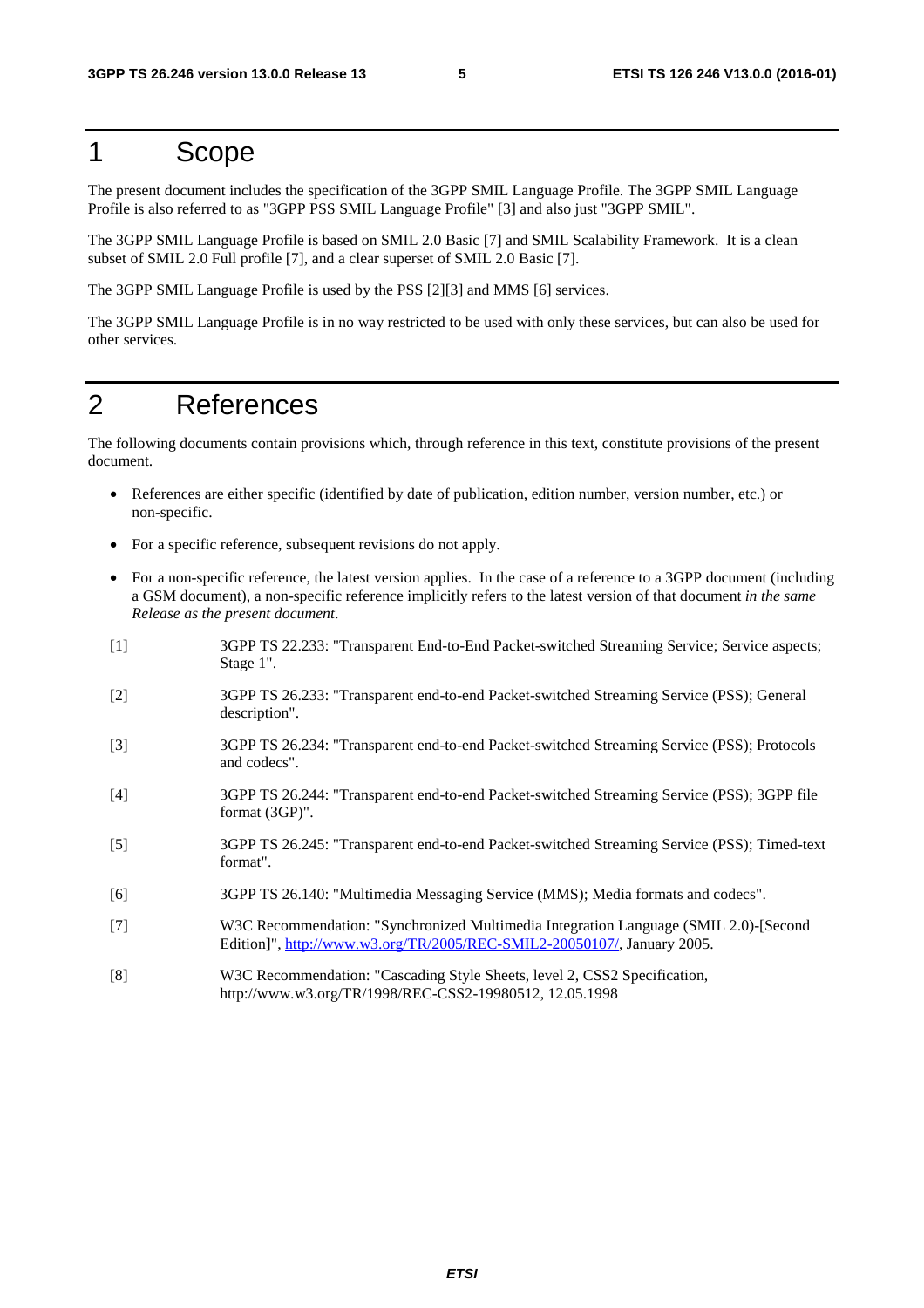#### 3 Definitions and abbreviations

#### 3.1 Definitions

For the purposes of the present document, the following terms and definitions apply:

**continuous media:** media with an inherent notion of time. In the present document speech, audio, video and timed text

**discrete media:** media that itself does not contain an element of time.In the present document all media not defined as continuous media

**PSS client:** client for the 3GPP packet switched streaming service based on the IETF RTSP/SDP and/or HTTP standards, with possible additional 3GPP requirements according to the present document

**PSS server:** server for the 3GPP packet switched streaming service based on the IETF RTSP/SDP and/or HTTP standards, with possible additional 3GPP requirements according to the present document

**scene description:** description of the spatial layout and temporal behaviour of a presentation. It can also contain hyperlinks

#### 3.2 Abbreviations

For the purposes of the present document, the abbreviations given in 3GPP TR 21.905 [3] and the following apply.

| <b>HTML</b>  | Hyper Text Markup Language                      |
|--------------|-------------------------------------------------|
| <b>MIME</b>  | Multipurpose Internet Mail Extensions           |
| <b>MMS</b>   | Multimedia Messaging Service                    |
| <b>PSS</b>   | Packet-switched Streaming Service               |
| <b>SMIL</b>  | Synchronised Multimedia Integration Language    |
| $UCS-2$      | Universal Character Set (the two octet form)    |
| UTF-8        | Unicode Transformation Format (the 8-bit form)  |
| $UTF-16$     | Unicode Transformation Format (the 16-bit form) |
| W3C          | <b>WWW Consortium</b>                           |
| <b>XHTML</b> | eXtensible Hyper Text Markup Language           |
| XML          | eXtensible Markup Language                      |

### 4 3GPP SMIL Language Profile Outline

3GPP SMIL is a markup language based on SMIL Basic [7] and SMIL Scalability Framework.

3GPP SMIL consists of the modules required by SMIL Basic Profile (and SMIL 2.0 Host Language Conformance) and additional MediaAccessibility, MediaDescription, MediaClipping, MetaInformation, PrefetchControl, EventTiming and BasicTransitions modules. All of the following modules are included:

- SMIL 2.0 Content Control Modules -- BasicContentControl, SkipContentControl and PrefetchControl
- SMIL 2.0 Layout Module -- BasicLayout
- SMIL 2.0 Linking Module BasicLinking, LinkingAttributes
- SMIL 2.0 Media Object Modules BasicMedia, MediaClipping, MediaParameter, MediaAccessibility and MediaDescription
- SMIL 2.0 Metainformation Module -- Metainformation
- SMIL 2.0 Structure Module -- Structure
- SMIL 2.0 Timing and Synchronization Modules -- BasicInlineTiming, MinMaxTiming, BasicTimeContainers, RepeatTiming and EventTiming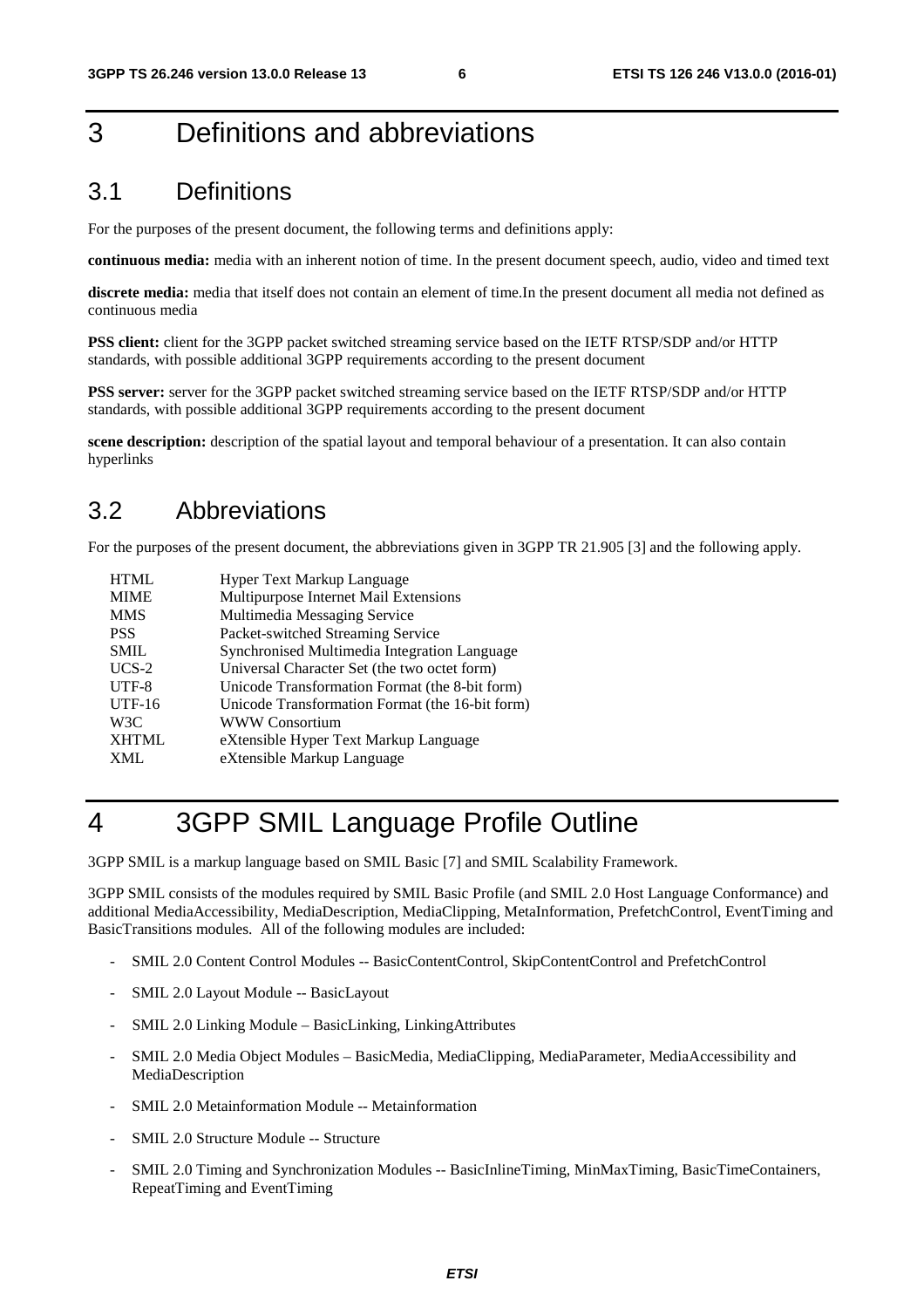- SMIL 2.0 Transition Effects Module -- BasicTransitions

#### 5 Document Conformance

A conforming 3GPP SMIL document shall be a conforming SMIL 2.0 document.

All 3GPP SMIL documents use SMIL 2.0 namespace.

```
<smil xmlns="http://www.w3.org/2001/SMIL20/Language">
```
3GPP SMIL documents may declare requirements using systemRequired attribute:

EXAMPLE 1: <smil xmlns="http://www.w3.org/2001/SMIL20/Language" xmlns:EventTiming="http://www.w3.org/2000/SMIL20/CR/EventTiming " systemRequired="EventTiming">

- Namespace URI http://www.3gpp.org/SMIL20/PSS4/ identifies the version of the 3GPP SMIL profile defined in Release 4 of [3].
- Namespace URI http://www.3gpp.org/SMIL20/PSS5/ identifies the version of the 3GPP SMIL profile defined in Release 5 of [3].
- Namespace URI http://www.3gpp.org/SMIL20/PSS6/ identifies the version of the 3GPP SMIL profile defined in Release 6 in the present document.

Authors may use these URIs to indicate requirement for exact 3GPP SMIL semantics for a document or a subpart of a document:

EXAMPLE 2: <smil xmlns="http://www.w3.org/2001/SMIL20/Language" xmlns:pss5="http://www.3gpp.org/SMIL20/PSS5/" systemRequired="pss5">

The content authors should generally not include the PSS requirement in the document unless the SMIL document relies on PSS specific semantics that are not part of the W3C SMIL. The reason for this is that SMIL players that are not conforming 3GPP PSS user agents may not recognize the PSS URI and thus refuse to play the document.

#### 6 User Agent Conformance

A conforming 3GPP SMIL user agent shall be a conforming SMIL Basic User Agent.

A conforming user agent shall implement the semantics 3GPP SMIL as described in clauses 7 and 8 (including subclauses).

A conforming user agent shall recognise

- the URIs of all included SMIL 2.0 modules;
- the URI http://www.3gpp.org/SMIL20/PSS6/ as referring to all modules and semantics of the version of the 3GPP SMIL profile described in Release 6 in the present document;
- the URI http://www.3gpp.org/SMIL20/PSS5/ as referring to all modules and semantics of the version of the 3GPP SMIL profile described in Release 5 of document [3];
- the URI http://www.3gpp.org/SMIL20/PSS4/ as referring to all modules and semantics of the 3GPP SMIL profile defined in Release 4 of document [3].
- NOTE: The difference between release 4 and release 5 is that the BasicTransitions module has been added in release 5. Releases 4 and 5 are defined in [3].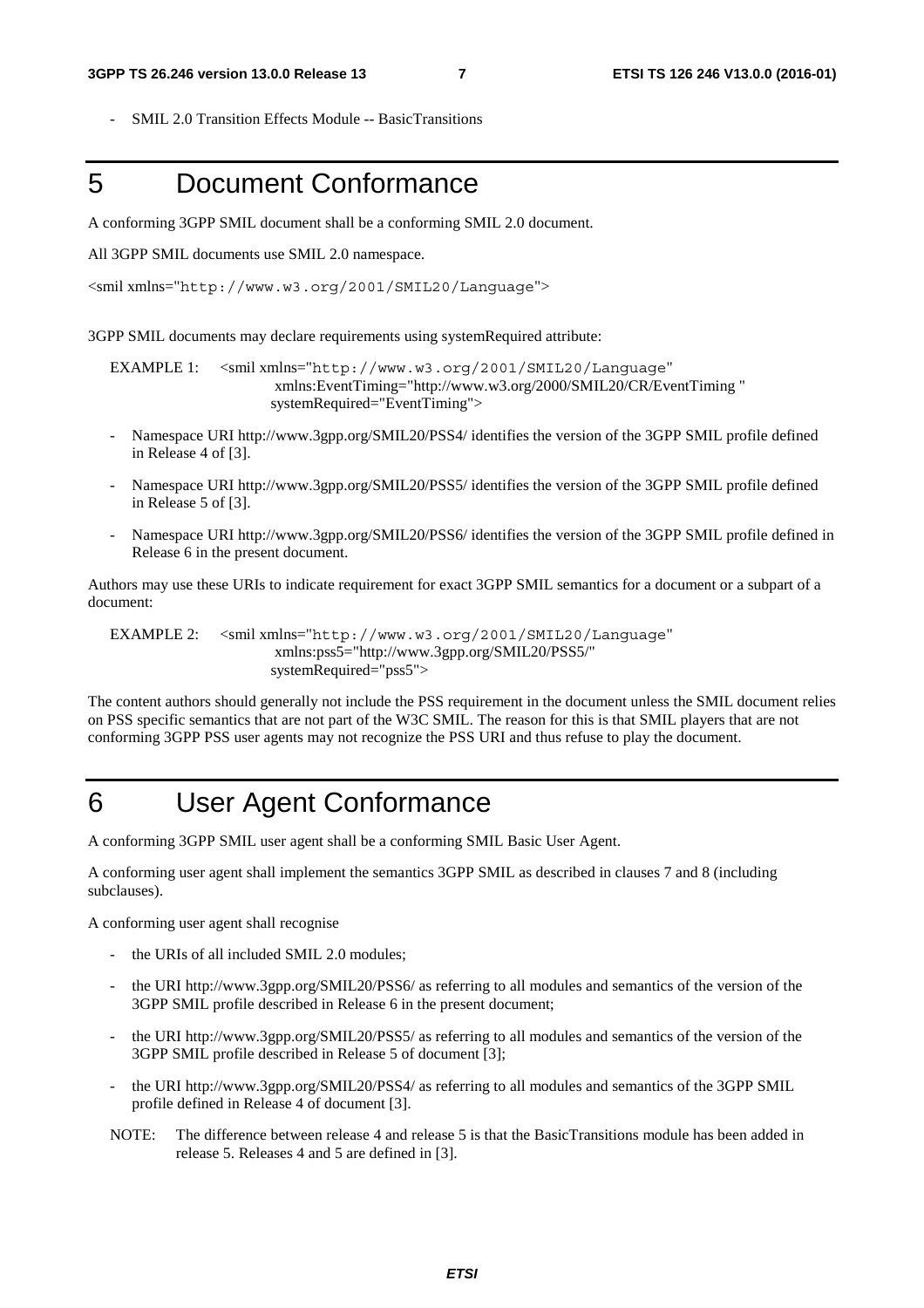NOTE: The difference between release 5 and release 6 is that the MediaParameter module and additional specification on the ContentControl module systemComponent test attribute have been added in release 6. Release 5 is defined in [3].

### 7 3GPP SMIL Language Profile definition

3GPP SMIL is based on SMIL 2.0 Basic language profile [7]. This chapter defines the content model and integration semantics of the included modules where they differ from those defined by SMIL Basic.

#### 7.1 Content Control Modules

3GPP SMIL includes the content control functionality of the BasicContentControl, SkipContentControl and PrefetchControl modules of SMIL 2.0. PrefetchControl is not part of SMIL Basic and is an additional module in this profile.

All BasicContentControl attributes listed in the module specification shall be supported. Annex B extends the SMIL 2.0 BasicContentControl specification [7] by additional definitions on the **systemComponent** test attribute.

NOTE: The SMIL specification [7] defines that all functionality of PrefetchControl module is optional. This mean that even although PrefetchControl is mandatory user agents may implement semantics of PrefetchControl module only partially or not to implement them at all.

PrefetchControl module adds the **prefetch** element to the content model of SMIL Basic **body, switch, par** and **seq** elements. The **prefetch** element has the attributes defined by the PrefetchControl module (**mediaSize, mediaTime and bandwidth**), the **src** attribute, the BasicContentControl attributes and the **skip-content** attribute.

#### 7.2 Layout Module

3GPP SMIL includes the BasicLayout module of SMIL 2.0 for spatial layout. The module is part of SMIL Basic.

Default values of the width and height attributes for root-layout shall be the dimensions of the device display area.

#### 7.3 Linking Module

3GPP SMIL includes the SMIL 2.0 BasicLinking and LinkingAttributes modules for providing hyperlinks between documents and document fragments. The BasicLinking module is from SMIL Basic.

When linking to destinations outside the current document, implementations may ignore values "play" and "pause" of the 'sourcePlaystate' attribute and values "new" and "pause" of the 'show' attribute, instead using the semantics of values "stop" and "replace" respectively. When the values of 'sourcePlaystate' and 'show' are ignored the player may also ignore the 'sourceLevel' attribute since it is of no use then

#### 7.4 Media Object Modules

3GPP SMIL includes the media elements from the SMIL 2.0 BasicMedia module and attributes from the MediaAccessibility, MediaDescription and MediaClipping modules. MediaAccessibility, MediaDescription and MediaClipping modules are additions in this profile to the SMIL Basic.

MediaClipping module adds to the profile the ability to address sub-clips of continuous media. MediaClipping module adds '**clipBegin**' and '**clipEnd**´(and for compatibility '**clip-begin**' and '**clip-end**') attributes to all media elements.

MediaAccessibility module provides basic accessibility support for media elements. New attributes '**alt**', '**longdesc**' and '**readIndex**' are added to all media elements by this module. MediaDescription module is included by the MediaAccessibility module and adds '**abstract**', '**author**' and '**copyright**' attributes to media elements.

MediaParameter module allows passing additional parameters to the rendering of a media object. This specification extends the SMIL 2.0 specification [7] by defining some values for the '**name'** and '**value***'* attributes of MediaParameter module and the expected behaviour of a 3GPP SMIL player when these are used: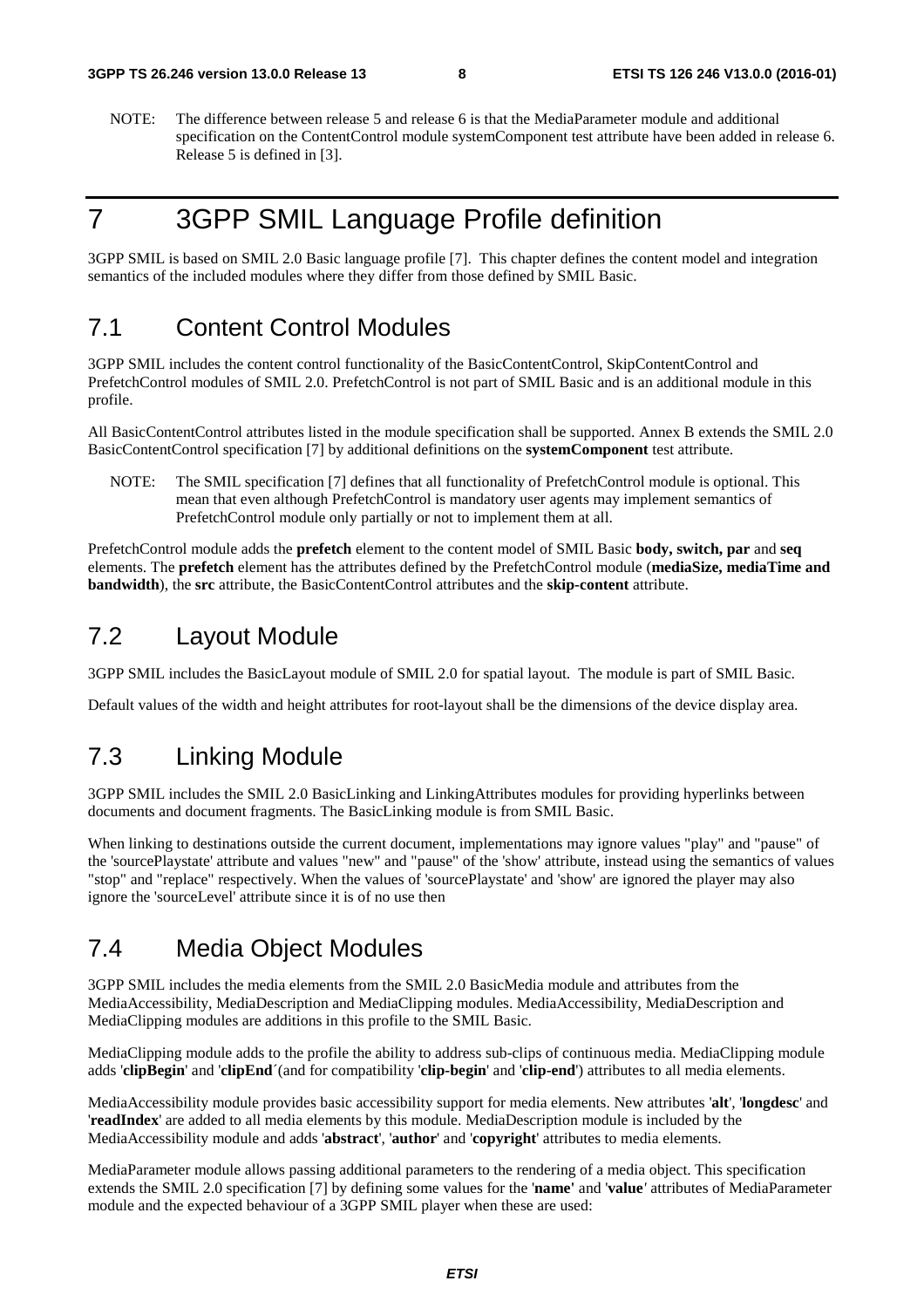A 3GPP SMIL player should render the content as specified whenever one of the following name value pairs are encoded as a parameter to a media object of one of the listed MIME types:

NOTE: The behaviour of the 3GPP SMIL player is undefined for all other cases.

| <b>MIME</b> type of the media<br>object                                      | value of the<br>'name' attribute | value of the<br>'value' attribute                                                                     | Intended rendering of the media<br>content.                                                                                                                                                  |
|------------------------------------------------------------------------------|----------------------------------|-------------------------------------------------------------------------------------------------------|----------------------------------------------------------------------------------------------------------------------------------------------------------------------------------------------|
| application/text,<br>application/xhtml+xml,<br>application/vnd.wap.xhtml+xml | color<br>or<br>foreground-color  | Any legal value for<br>the CSS <sub>2</sub> color<br>attribute $[8]$ (eg.<br>$\text{#ff000}$ , 'red') | The text document is rendered with the<br>given (default) color.<br>Note: Attribute name="foreground-<br>color" is included for compatibility.                                               |
| application/text,<br>application/xhtml+xml,<br>application/vnd.wap.xhtml+xml | font-size<br>or<br>textsize      | Any legal value for<br>the CSS2 font-size<br>attribute $[8]$ (e.g.<br>'medium', '12pt')               | The text document is rendered with the<br>given (default) text size. The size values<br>are interpreted as in CSS2 [8],<br>Note: Attribute name="fontsize" is<br>included for compatibility. |

#### 7.5 Metainformation Module

The MetaInformation module of SMIL 2.0 is included to the profile. This module is addition in this profile to the SMIL Basic and provides a way to include descriptive information about the document content into the document.

This module adds **meta** and **metadata** elements to the content model of SMIL Basic **head** element.

#### 7.6 Structure Module

The Structure module defines the top-level structure of the document. It is included by SMIL Basic.

#### 7.7 Timing and Synchronization modules

The timing modules included in the 3GPP SMIL are BasicInlineTiming, MinMaxTiming, BasicTimeContainers, RepeatTiming and EventTiming. The EventTiming module is an addition in this profile to the SMIL Basic.

For 'begin' and 'end' attributes either single offset-value or single event-value shall be allowed. Offsets shall not be supported with event-values.

Event timing attributes that reference invalid IDs (for example elements that have been removed by the content control) shall be treated as being indefinite.

Supported event names and semantics shall be as defined by the SMIL 2.0 Language Profile. All user agents shall be able to raise the following event types:

- activateEvent:
- beginEvent;
- endEvent.

The following SMIL 2.0 Language event types should be supported:

- focusInEvent;
- focusOutEvent;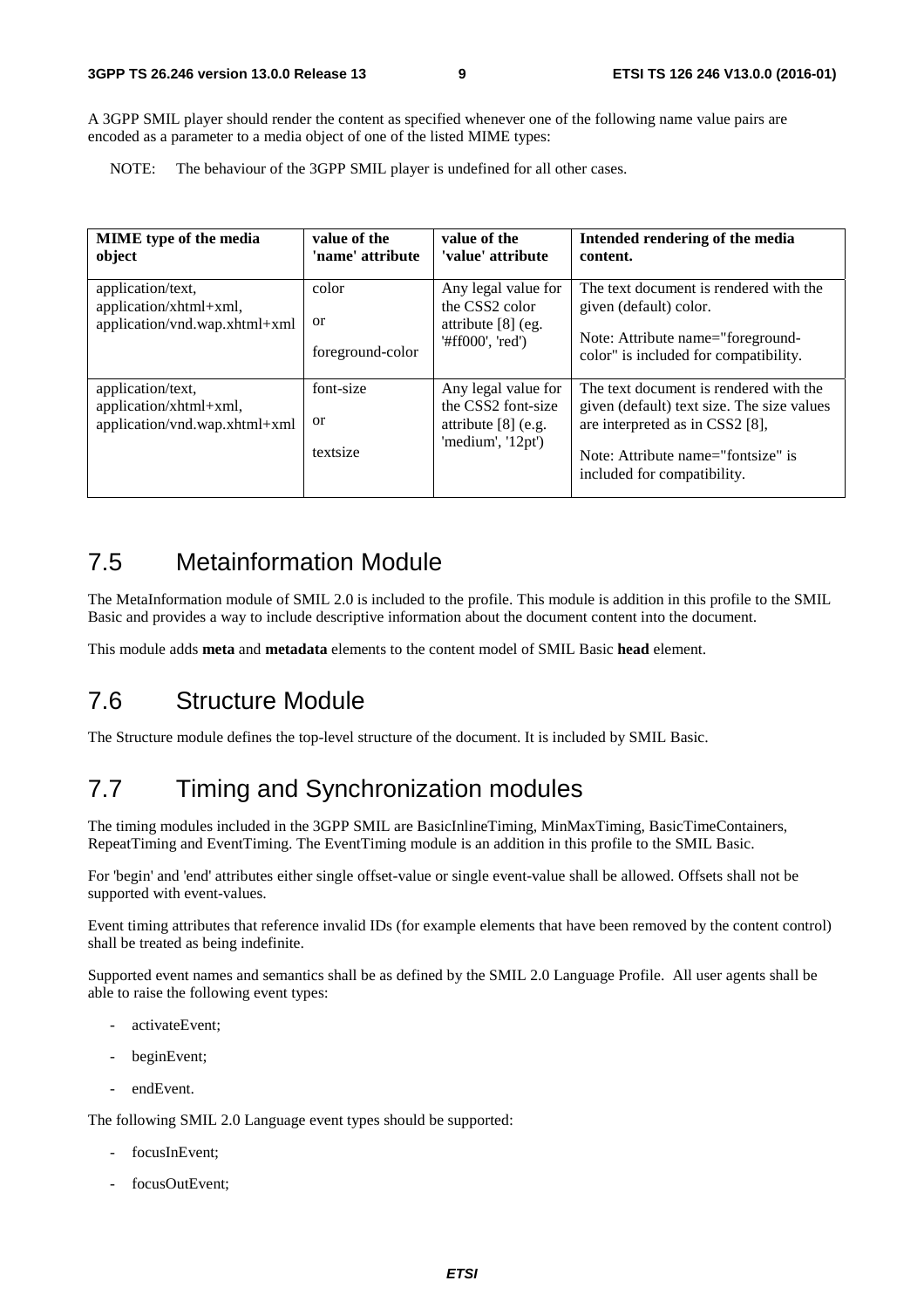- inBoundsEvent:
- outOfBoundsEvent;
- repeatEvent.

User agents shall ignore unknown event types and not treat them as errors.

Events do not bubble and shall be delivered to the associated media or timed elements only.

When using delivery mechanisms such as streaming, the setup time, connection time and buffering time shall be excluded from the computation of the simple duration.

#### 7.8 Transition Effects Module

3GPP SMIL profile includes the SMIL 2.0 BasicTransitions module to provide a framework for describing transitions between media elements.

NOTE: The SMIL specification [7] defines that all functionality of BasicTransitions module is optional: "Transitions are hints to the presentation. Implementations must be able to ignore transitions if they so desire and still play the media of the presentation". This mean that even although the BasicTransitions module is mandatory user agents may implement semantics of the BasicTransitions module only partially or not to implement them at all. Content authors should use transitions in their SMIL presentation where this appears useful. User agents that fully support the semantics of the Basic Transitions module will render the presentation with the specified transitions. All other user agents will leave out the transitions but present the media content correctly.

User agents that implement the semantics of this module should implement at least the following transition effects described in SMIL 2.0 specification [7]:

- barWipe;
- irisWipe;
- clockWipe;
- snakeWipe;
- pushWipe;
- slideWipe;
- fade:

A user agent should implement the default subtype of these transition effects.

A user agent that implements the semantics of this module shall at least support transition effects for non-animated image media elements. For purposes of the Transition Effects modules, two media elements are considered overlapping when they occupy the same region.

BasicTransitions module adds attributes 'transIn' and 'transOut' to the media elements of the Media Objects modules, and value "transition" to the set of legal values for the 'fill' attribute of the media elements. It also adds transition element to the content model of the head element.

#### 8 Content Model

This table shows the full content model and attributes of the 3GPP SMIL profile. The attribute collections used are defined by SMIL Basic ([7], SMIL Host Language Conformance requirements, chapter 2.4). Changes to SMIL Basic are shown in **bold**.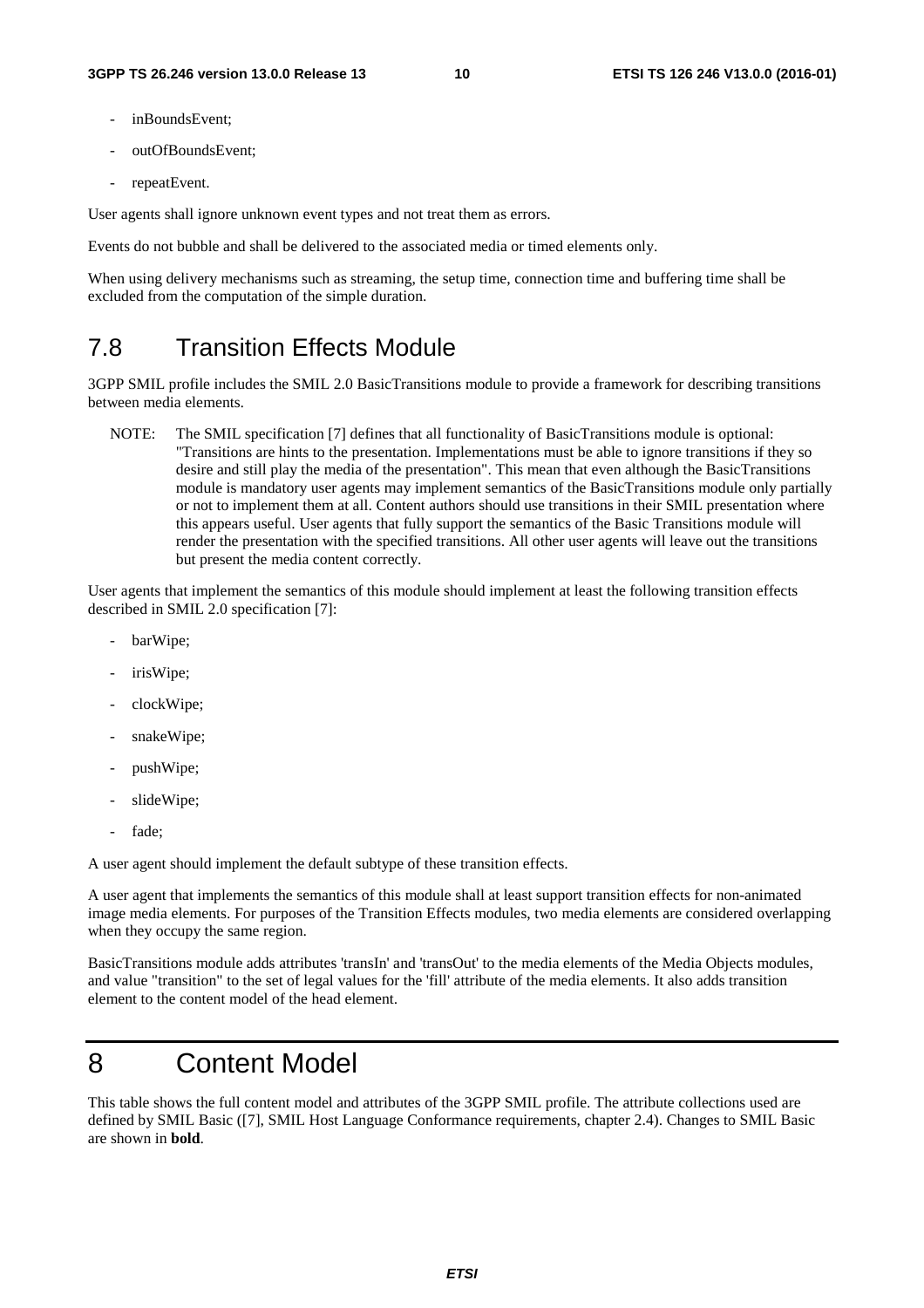| <b>Element</b>              |                       |                                                                |  |  |  |  |
|-----------------------------|-----------------------|----------------------------------------------------------------|--|--|--|--|
|                             | <b>Elements</b>       | <b>Attributes</b>                                              |  |  |  |  |
| smil                        | head, body            | COMMON-ATTRS, CONTCTRL-ATTRS, xmlns                            |  |  |  |  |
| head                        | layout, switch, meta, | COMMON-ATTRS                                                   |  |  |  |  |
|                             | metadata, transition  |                                                                |  |  |  |  |
|                             | TIMING-ELMS,          |                                                                |  |  |  |  |
| body                        | MEDIA-ELMS,           | COMMON-ATTRS                                                   |  |  |  |  |
|                             | switch, a, prefetch   |                                                                |  |  |  |  |
| layout                      | root-layout, region   | COMMON-ATTRS, CONTCTRL-ATTRS, type                             |  |  |  |  |
| root-layout                 | <b>EMPTY</b>          | COMMON-ATTRS, backgroundColor, height, width, skip-<br>content |  |  |  |  |
|                             |                       | COMMON-ATTRS, backgroundColor, bottom, fit, height, left,      |  |  |  |  |
| region                      | <b>EMPTY</b>          | right, showBackground, top, width, z-index, skip-content,      |  |  |  |  |
|                             |                       | regionName                                                     |  |  |  |  |
|                             |                       | COMMON-ATTRS, CONTCTRL-ATTRS, TIMING-ATTRS,                    |  |  |  |  |
| ref, animation, audio, img, | area, param           | repeat, region, MEDIA-ATTRS, clipBegin(clip-begin),            |  |  |  |  |
| video, text, textstream     |                       | clipEnd(clip-end), alt, longDesc, readIndex, abstract,         |  |  |  |  |
|                             |                       | author, copyright, transln, transOut                           |  |  |  |  |
| param                       | <b>EMPTY</b>          | name, value                                                    |  |  |  |  |
| a                           | <b>MEDIA-ELMS</b>     | COMMON-ATTRS, LINKING-ATTRS                                    |  |  |  |  |
| area                        | <b>EMPTY</b>          | COMMON-ATTRS, LINKING-ATTRS, TIMING-ATTRS, repeat,             |  |  |  |  |
|                             |                       | shape, coords, nohref                                          |  |  |  |  |
|                             | TIMING-ELMS,          | COMMON-ATTRS, CONTCTRL-ATTRS, TIMING-ATTRS,                    |  |  |  |  |
| par, seq                    | MEDIA-ELMS,           | repeat                                                         |  |  |  |  |
|                             | switch, a, prefetch   |                                                                |  |  |  |  |
|                             | TIMING-ELMS,          |                                                                |  |  |  |  |
| switch                      | MEDIA-ELMS, layout,   | COMMON-ATTRS, CONTCTRL-ATTRS                                   |  |  |  |  |
|                             | a, prefetch           |                                                                |  |  |  |  |
| prefetch                    | <b>EMPTY</b>          | COMMON-ATTRS, CONTCTRL-ATTRS, mediaSize,                       |  |  |  |  |
|                             |                       | mediaTime, bandwidth, src, skip-content                        |  |  |  |  |
| meta                        | <b>EMPTY</b>          | COMMON-ATTRS, content, name, skip-content                      |  |  |  |  |
| metadata                    | <b>EMPTY</b>          | <b>COMMON-ATTRS, skip-content</b>                              |  |  |  |  |
|                             |                       | COMMON-ATTRS, CONTCTRL-ATTRS, type, subtype,                   |  |  |  |  |
| transition                  | <b>EMPTY</b>          | startProgress, endProgress, direction, fadeColor. skip-        |  |  |  |  |
|                             |                       | content, dur                                                   |  |  |  |  |

#### **Table 1: Content model for the 3GPP SMIL profile**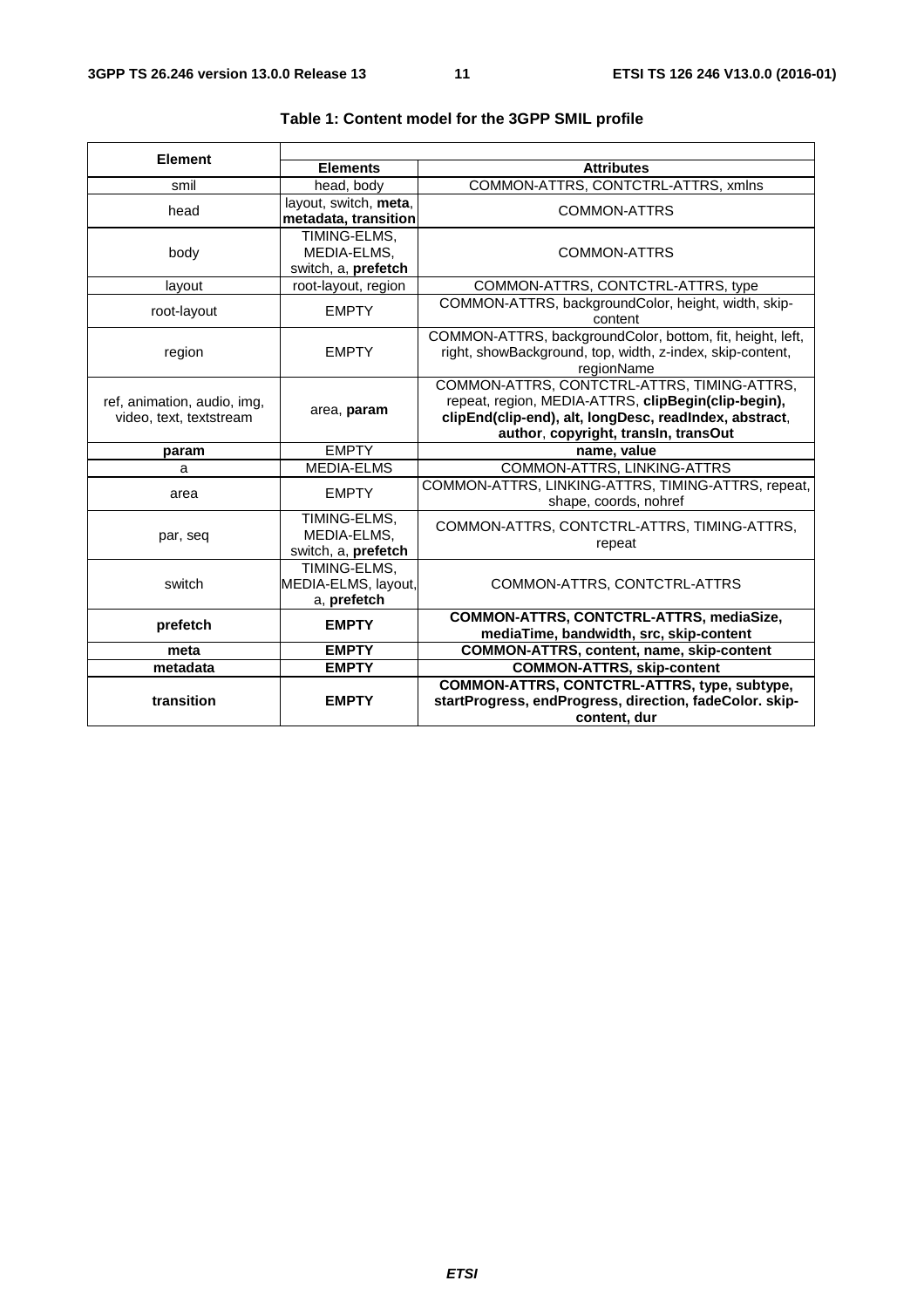#### Annex A (informative): SMIL authoring guidelines

### A.1 General

This is an informative annex for SMIL presentation authors. Authors can expect that PSS clients can handle the SMIL module collection defined in this document, with the restrictions defined in this Annex. When creating SMIL documents the author is recommended to consider that terminals may have small displays and simple input devices. The media types and their encoding included in the presentation should be restricted to what is described in clause 7 of the present document. Considering that many mobile devices may have limited software and hardware capabilities, the number of media to be played simultaneous should be limited. For example, many devices will not be able to handle more than one video sequence at the time.

### A.2 BasicLinking

The Linking Modules define elements and attributes for navigational hyperlinking, either through user interaction or through temporal events. The BasicLinking module defines the "a" and "area" elements for basic linking:

- a Similar to the "a" element in HTML it provides a link from a media object through the href attribute (which contains the URI of the link's destination). The "a" element includes a number of attributes for defining the behaviour of the presentation when the link is followed.
- area Whereas the a element only allows a link to be associated with a complete media object, the area element allows links to be associated with spatial and/or temporal portions of a media object.

The area element may be useful for enabling services that rely on interactivity where the display size is not big enough to allow the display of links alongside a media (e.g. QCIF video) window. Instead, the user could, for example, click on a watermark logo displayed in the video window to visit the company website.

Even if the area element may be useful some mobile terminals will not be able to handle area elements that include multiple selectable regions within an area element. One reason for this could be that the terminals do not have the appropriate user interface. Such area elements should therefore be avoided. Instead it is recommended that the "a" element be used. If the "area" element is used, the SMIL presentation should also include alternative links to navigate through the presentation; i.e. the author should not create presentations that rely on that the player can handle "area" elements.

### A.3 BasicLayout

When defining the layout of a SMIL presentation, a content author needs to be aware that the targeted devices might have diverse properties that effect how the content can be rendered. The different sizes of the display area that can be used to render content on the targeted devices should be considered for defining the layout of the SMIL presentation. The root-layout window might represent the entire display or only parts of it.

Content authors are encouraged to create SMIL presentations that will work well with different resolutions of the rendering area. As mentioned in the SMIL2 recommendation content authors should use SMIL ContentControl functionality for defining multiple layouts for their SMIL presentation that are tailored to the specific needs of the whole range of targeted devices. Furthermore, authors should include a default layout (i.e. a layout determined by the SMIL player) that will be used when none of the author-defined layouts can be used.

Using relative position and size attributes in the definition of a region is also helpful for making SMIL presentations more portable across different display sizes; these features should also be used.

A 3GPP SMIL player should use the layout definition of a SMIL presentation for presenting the content whenever possible. When the SMIL player fails to use the layout information defined by the author it is free to present the content using a layout it determines by itself.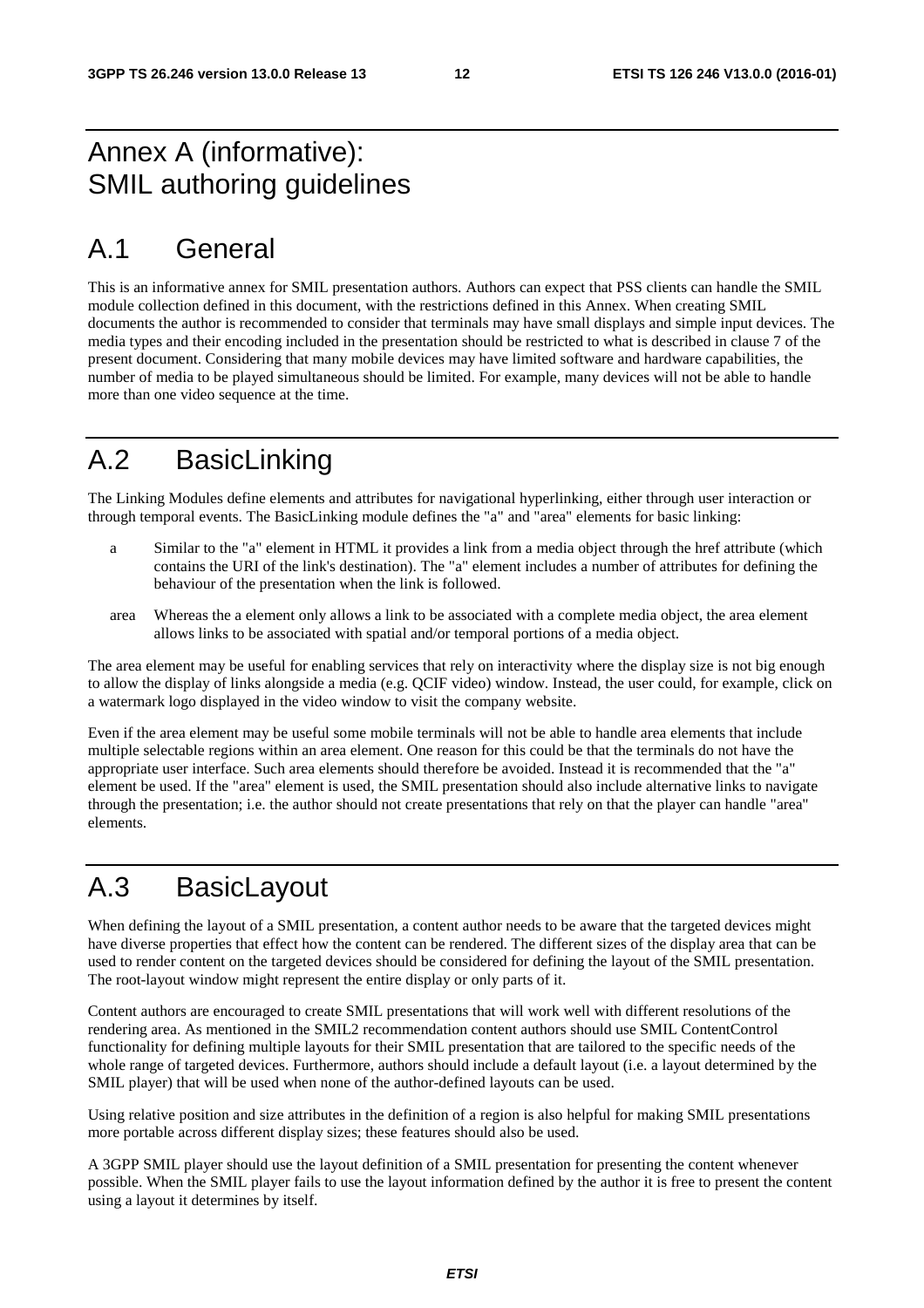The "fit" attribute defines how different media should be fitted into their respective display regions.

The rendering and layout of some objects on a small display might be difficult and all mobile devices may not support features such as scroll bars. Therefore "fit=scroll" should not be used except for text content.

Due to hardware restrictions in mobile devices, operations such that scaling of a video sequence, or even images, may be very difficult to achieve. According to the SMIL 2.0 specification SMIL players may in these situations clip the content instead. To be sure of that the presentation is displayed as the author intended, video content should be encoded in a size suitable for the targeted terminals and it is recommended to use "fit=hidden".

### A.4 EventTiming

The two attributes "endEvent" and "repeatEvent" in the EventTiming module may cause problems for a mobile SMIL player. The end of a media element triggers the "endEvent". In the same way the "repeatEvent" occurs when the second and subsequent iterations of a repeated element begin playback. Both these events rely on that the SMIL player receives information about that the media element has ended. One example could be when the end of a video sequence initiates the event. If the player has not received explicit information about the duration of the video sequence, e.g. by the "dur" attribute in SMIL or by some external source as the "a=range" field in SDP. The player will have to rely on the RTCP BYE message to decide when the video sequence ends. If the RTCP BYE message is lost, the player will have problems initiate the event. For these reasons is recommended that the "endEvent" and "repeatEvent" attributes are used with care, and if used the player should be provided with some additional information about the duration of the media element that triggers the event. This additional information could e.g. be the "dur" attribute in SMIL or the "a=range" field in SDP.

The "inBoundsEvent" and "outOfBoundsEvent" attributes assume that the terminal has a pointer device for moving the focus to within a window (i.e. clicking within a window). Not all terminals will support this functionality since they do not have the appropriate user interface. Hence care should be taken in using these particular event triggers.

#### A.5 MetaInformation

Authors are encouraged to make use of meta data whenever providing such information to the mobile terminal appears to be useful. However, they should keep in mind that some mobile terminals will parse but not process the meta data.

Furthermore, authors should keep in mind that excessive use of meta data will substantially increase the file size of the SMIL presentation that needs to be transferred to the mobile terminal. This may result in longer set-up times.

#### A.6 XML entities

Entities are a mechanism to insert XML fragments inside an XML document. Entities can be internal, essentially a macro expansion, or external. Use of XML entities in SMIL presentations is not recommended, as many current XML parsers do not fully support them.

### A.7 XHTML Mobile Profile

When rendering texts in a SMIL presentation, authors are able to use XHTML Mobile Profile [47] that contains thirteen modules. However, some of the modules include non-text information. When referring to an XHTML Mobile Profile document from a SMIL document, authors should use only the required XHTML Host Language modules : Structure Module, Text Module, Hypertext Module and List Module. The use of the Image Module, in particular, should not be used. Images and other non-text contents should be included in the SMIL document.

- NOTE: An XHTML file including a module which is not part of the XHTML Host Language modules may not be shown as intended. Also, an XHTML file which uses elements or attributes from the required XHTML Host Language modules and which uses elements or attributes that are not included in XHTML Basic Profile [28], may not render correctly on legacy handsets which implement only XHTML Basic. These are:
	- The start attribute on the 'ol' element in the List module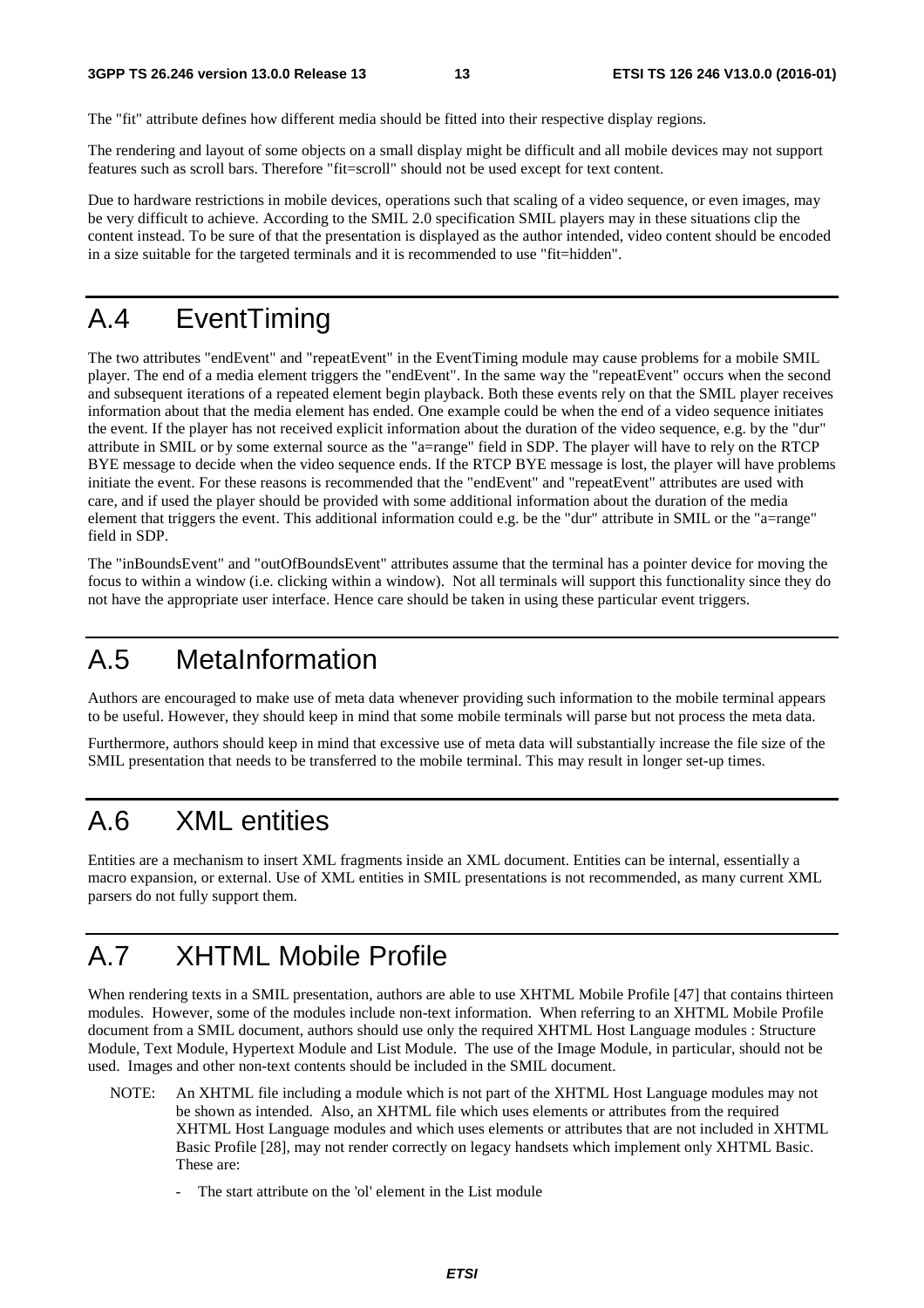- The value attribute on the 'li' element in the List module
- The 'b' element in the Presentation module
- The 'big' element in the Presentation module
- The 'hr' element in the Presentation module
- The 'i' element in the Presentation module
- The 'small' element in the Presentation module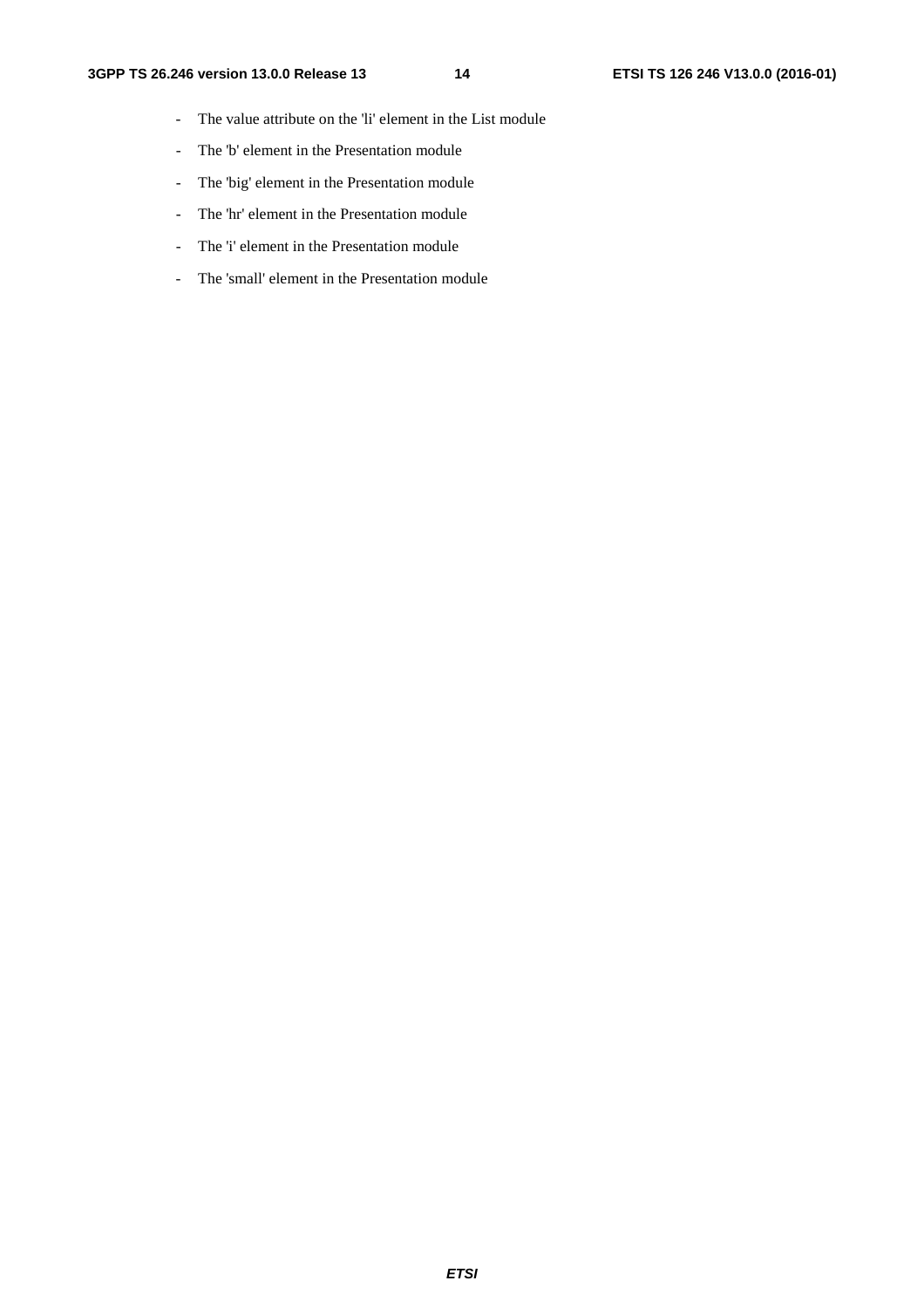#### Annex B (normative): Additional specification on the systemComponent Test Attribute

#### B.1 General

This annex includes additional normative specification on the encoding of the SMIL 2.0 BasicContentControl Module **systemComponent** test attribute value. The purpose is to allow a SMIL presentation to test if a 3GPP SMIL player supports a media type.

#### B.2 Definition of Attribute Encoding

To test support for a certain media type the value of the **systemComponent** attribute must be encoded as a URI as follows:

> systemComponentAttrValue --> "ContentType:" *mimeMediaTypeName* "/" *mimeSubTypeName options*?

```
options --> "?" parameters
```
where

- "ContentType:" is a static pre-fix that must always be encoded,
- *'mimeMediaTypeName*' and '*mimeSubtypeName*' are a MIME type and subtype. These two must be encoded and must be separated by a dash ( "/" ), and
- encoding *'options'* is optional.
- '*parameters*' stands for any parameter to the MIME type that can optionally be encoded. When encoded, parameters must be separated from the MIME type and sub-type names by a question mark ( "?" ).

For all content formats mandated by [3] the *'mime-media-type-name*' and '*mime-subtype-name*' must be encoded as defined in section 5.4 of [3]. For all other content types established MIME types must be used.

NOTE: This specification intentionally does not define a format for parameters.

#### B.3 Behaviour of a 3GPP SMIL Player

For any **systemComponent** test attribute value that is prefixed with the string 'ContentType:' a 3GPP SMIL player is required to evaluate the **systemComponent** test attribute based on *'mimeMediaTypeName*' and '*mimeSubtypeName*' as follows.

- evaluation of the test attribute returns true whenever the 3GPP SMIL player supports rendering media content of this MIME type,
- in all other cases the evaluation returns false.

A 3GPP SMIL player must be able to ignore any encoded parameters for performing this evaluation. A 3GPP SMIL player is allowed but not required to also include parameters into the evaluation.

NOTE: The specification on parameters makes a 3GPP SMIL player forward compatible with any future version of the specification that will possibly define how to encode MIME type parameters and how to evaluate the systemComponent test attribute when parameters are included into its value.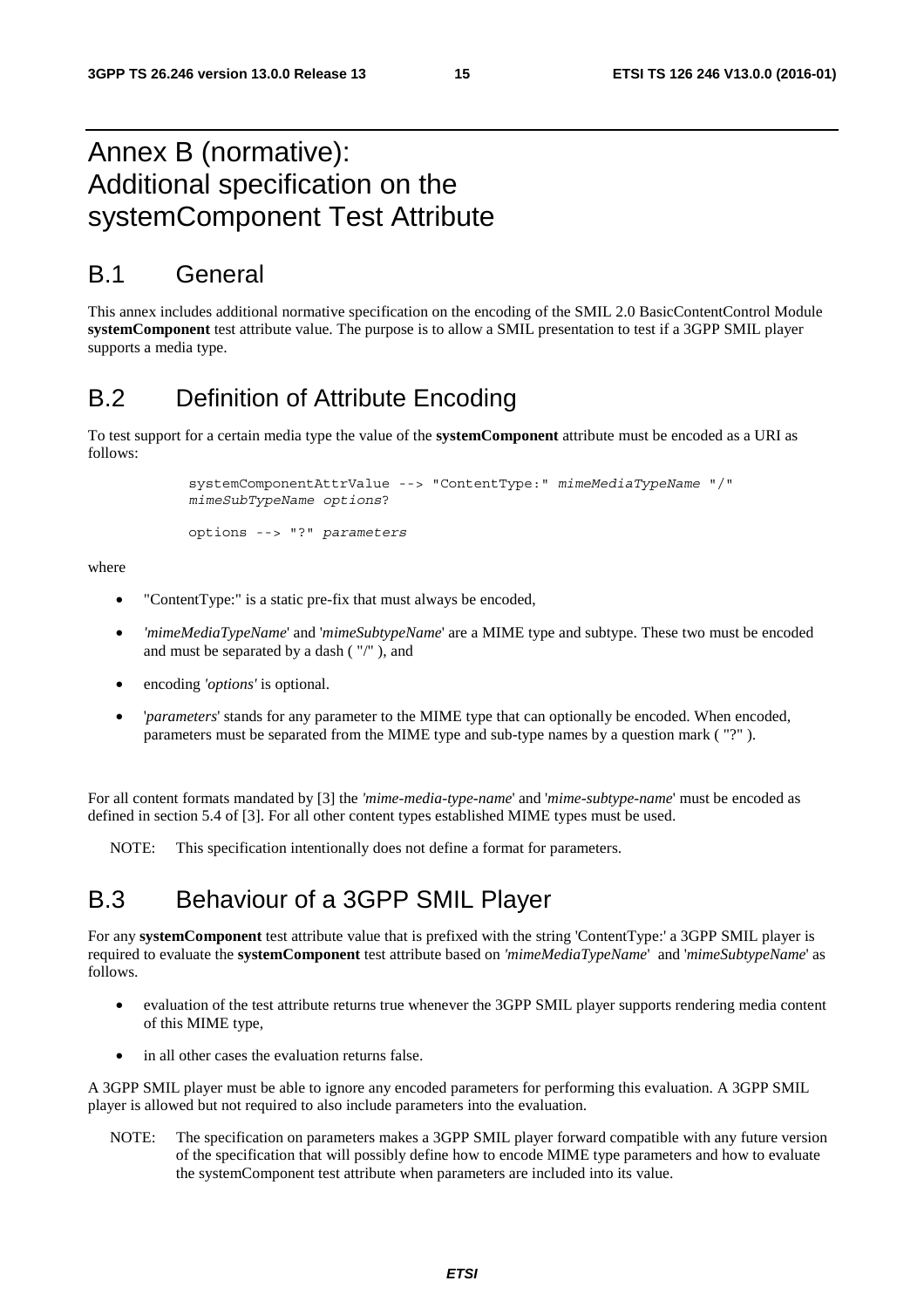#### **3GPP TS 26.246 version 13.0.0 Release 13 16 ETSI TS 126 246 V13.0.0 (2016-01)**

NOTE: This specification intentionally leaves it open how those systemComponent test attribute values evaluate that are not prefixed with the string "ContentType:". Again, this makes a 3GPP SMIL player forward compatible with any future version of the specification that will possible define other URI schemes for the systemComponent attribute value.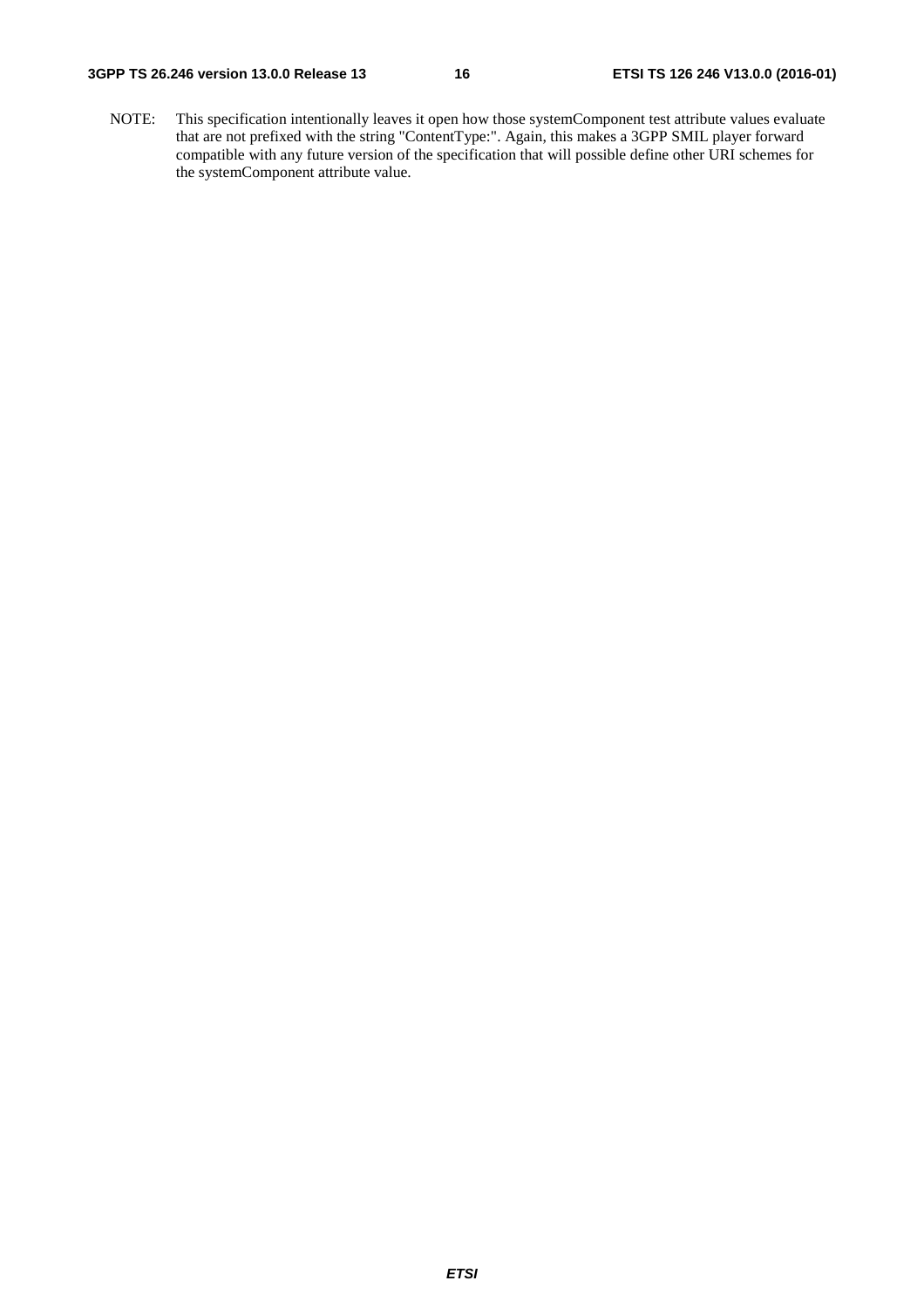#### Annex C (informative): Change history

| <b>Change history</b> |    |                |           |            |                                                      |            |            |
|-----------------------|----|----------------|-----------|------------|------------------------------------------------------|------------|------------|
| <b>Date</b>           |    | TSG # TSG Doc. | <b>CR</b> | <b>Rev</b> | Subject/Comment                                      | <b>Old</b> | <b>New</b> |
| 2004-06               | 24 | SP-040345      |           |            | Approved at 3GPP TSG SA#24                           | 2.0.0      | 6.0.0      |
| 2004-09               | 33 | SP-060596      | 0001      | 12         | Fix to the SMIL timing modules and to the references | 6.0.0      | 6.1.0      |
| 2007-06               | 36 |                |           |            | Version for Release 7                                | 6.1.0      | 7.0.0      |
| 2008-12               | 42 |                |           |            | Version for Release 8                                | 7.0.0      | 8.0.0      |
| 2009-12               | 46 |                |           |            | Version for Release 9                                | 8.0.0      | 9.0.0      |
| 2011-03               | 51 |                |           |            | Version for Release 10                               | 9.0.0      | 10.0.0     |
| 2012-09               | 57 |                |           |            | Version for Release 11                               | 10.0.0     | 11.0.0     |
| 2014-09               | 65 |                |           |            | Version for Release 12                               | 11.0.0     | 12.0.0     |
| 2015-12               | 70 |                |           |            | Version for Release 13                               | 12.0.0     | 13.0.0     |
|                       |    |                |           |            |                                                      |            |            |